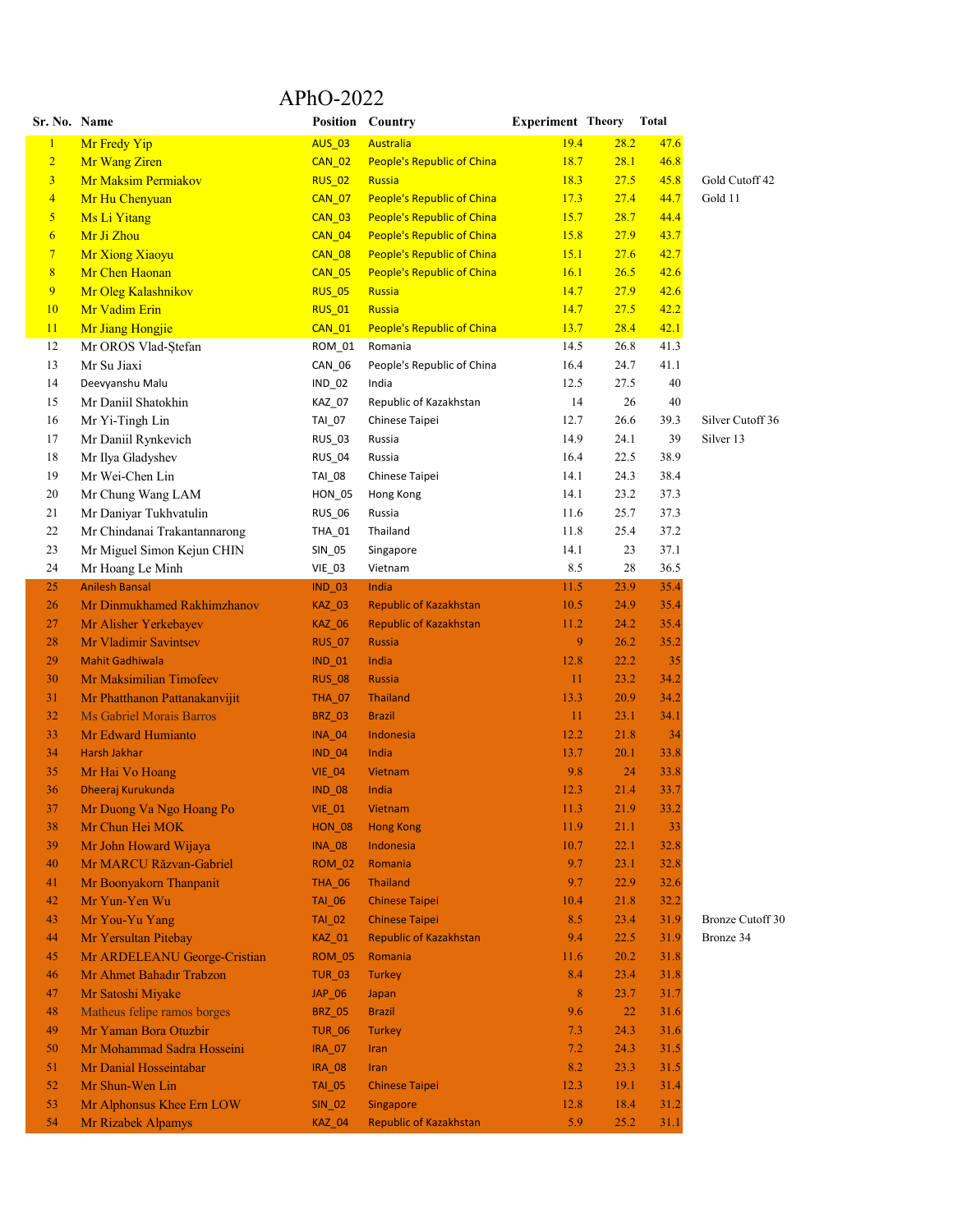| 55  | Mr Nattapol Chanpaisit             | <b>THA_04</b> | <b>Thailand</b>        | 11.1    | 19.4 | 30.5 |
|-----|------------------------------------|---------------|------------------------|---------|------|------|
| 56  | Mr Joel Heng Hoi AU                | <b>SIN_03</b> | <b>Singapore</b>       | 14.3    | 16.1 | 30.4 |
| 57  | Mr BUȚIURCĂ Mihnea                 | <b>ROM_03</b> | Romania                | 8.4     | 21.8 | 30.2 |
| 58  | Mr STĂNESCU Robert                 | <b>ROM_08</b> | Romania                | 8.5     | 21.6 | 30.1 |
| 59  | Mr Joel Su-En YIP                  | <b>SIN_08</b> | Singapore              | 11.3    | 18.5 | 29.8 |
| 60  | Mr Lincoln LIU                     | <b>HON_07</b> | Hong Kong              | 7.6     | 22.1 | 29.7 |
| 61  | Mr Rafael Moreno Ribeiro           | BRZ_07        | <b>Brazil</b>          | 6.7     | 23   | 29.7 |
| 62  | Mr Golam Ishtiak                   | <b>BAN_01</b> | Republic of Bangladesh | 9.1     | 20.4 | 29.5 |
| 63  | Mr Mehmet Anıl İşkesen             | <b>TUR_02</b> | <b>Turkey</b>          | 7.9     | 21.3 | 29.2 |
| 64  | Mr Jonathan Tjandra                | <b>INA_07</b> | Indonesia              | 7.4     | 21.7 | 29.1 |
| 65  | Mr Dong Cao Van                    | <b>VIE_08</b> | Vietnam                | 6.9     | 22.2 | 29.1 |
| 66  | Mr Dair Nurtayev                   | <b>KAZ_08</b> | Republic of Kazakhstan | 11      | 17.7 | 28.7 |
| 67  | Mr Sheng-Rong Liao                 | TAI_01        | Chinese Taipei         | 8.5     | 20.1 | 28.6 |
| 68  | Mr Zi-Siang Hsu                    | TAI_03        | Chinese Taipei         | 8.9     | 19.5 | 28.4 |
| 69  | Mr Hieu Phung Cong                 | <b>VIE_02</b> | Vietnam                | 6.7     | 21.7 | 28.4 |
| 70  | Mr Vladimir Lim                    | KAZ_02        | Republic of Kazakhstan | 5.2     | 23   | 28.2 |
| 71  | Mr Kaan Dere                       | <b>TUR_07</b> | Turkey                 | 7.3     | 20.9 | 28.2 |
| 72  | Mr Thitiwat Kosolpattanadurong     | <b>THA_02</b> | <b>Thailand</b>        | 4.9     | 23.2 | 28.1 |
| 73  | Mr Phuc Nguyen Dang                | <b>VIE_05</b> | Vietnam                | 10.2    | 17.8 | 28   |
| 74  |                                    | <b>VIE_07</b> | Vietnam                | 6.9     | 21   | 27.9 |
| 75  | Mr Minh Nguyen Tuan                |               |                        | 10.9    | 16.9 | 27.8 |
|     | Mr Masayuki Tsujimura              | JAP_04        | Japan                  | 6.5     | 21.2 | 27.7 |
| 76  | Mr Taha ali mohammadi              | IRA_04        | Iran                   |         |      |      |
| 77  | Mr Lap In LEONG                    | $MAC_01$      | Macao SAR              | 12.5    | 15.2 | 27.7 |
| 78  | Mr Paulo Henrique Dos Santos Silva | <b>BRZ_02</b> | <b>Brazil</b>          | 8.1     | 19.3 | 27.4 |
| 79  | Mr Emir Akdağ                      | <b>TUR_08</b> | Turkey                 | 7.1     | 20.1 | 27.2 |
| 80  | Mr Noam Lahiani                    | ISR_07        | <b>Israel</b>          | 8.9     | 18.2 | 27.1 |
| 81  | Mr Thiti Chuenjit                  | <b>THA_05</b> | Thailand               | 5.5     | 21.5 | 27   |
| 82  | Mr Haru Okura                      | JAP_01        | Japan                  | 7.4     | 19.5 | 26.9 |
| 83  | Mr CONSTANTINESCU David            | <b>ROM_06</b> | Romania                | 5.2     | 21.7 | 26.9 |
| 84  | Mr Vincent Ng                      | <b>AUS_08</b> | Australia              | 10.9    | 15.9 | 26.8 |
| 85  | Mr Shai Goldenberg                 | ISR_05        | Israel                 | 10.8    | 16   | 26.8 |
| 86  | Mr Kyan Ka Hin CHEUNG              | $HON_02$      | Hong Kong              | 11.2    | 15.5 | 26.7 |
| 87  | Mr Shunsuke Kita                   | $JAP_03$      | Japan                  | 7.8     | 18.8 | 26.6 |
| 88  | Mr Supakitt Silalai                | THA_08        | Thailand               | 11.3    | 15.3 | 26.6 |
| 89  | Mr David Michael Indraputra        | <b>INA_05</b> | Indonesia              | 5.3     | 21.2 | 26.5 |
| 90  | Mr Ky Vo Truong Thien              | <b>VIE_06</b> | Vietnam                | 3.5     | 23   | 26.5 |
| 91  | Mr Ching Yeung KWOK                | <b>HON_04</b> | Hong Kong              | 6.4     | 19.8 | 26.2 |
| 92  | Mr Sadeq abbas a alabbad           | SAR_01        | Saudi Arabia           | 10.8    | 15.4 | 26.2 |
| 93  | Mr Tolga Avkan                     | <b>TUR_05</b> | Turkey                 | 6.1     | 20.1 | 26.2 |
| 94  | Mr Nurdaulet Nazarbay              | <b>KAZ 05</b> | Republic of Kazakhstan | 5.5     | 20.7 | 26.2 |
| 95  | Mr Guan-Hau Liao                   | <b>TAI_04</b> | Chinese Taipei         | 5.5     | 20.6 | 26.1 |
| 96  | Mr Ron Levi                        | ISR_03        | Israel                 | 10.6    | 15.5 | 26.1 |
| 97  | Polisetty Karthikeya               | <b>IND_05</b> | India                  | 7.4     | 18.6 | 26   |
| 98  | Mr Nadav Ron - Brandwein           | <b>ISR_08</b> | Israel                 | 7.5     | 18.3 | 25.8 |
| 99  | Mr Yi Fan TEY                      | <b>SIN 01</b> | Singapore              | 11.4    | 14.4 | 25.8 |
| 100 | Mr Chi Ioi LI                      | MAC_03        | Macao SAR              | 12      | 13.7 | 25.7 |
| 101 | Ms Yun Hui TAN                     | SIN_07        | Singapore              | $\,8\,$ | 17.5 | 25.5 |
| 102 | Ms Revital Gealya Wallach          | <b>ISR_02</b> | Israel                 | 6.9     | 18.5 | 25.4 |
| 103 | Mr Kouya Yamashita                 | JAP_08        | Japan                  | 11      | 14.4 | 25.4 |
| 104 | Mr How Yen Qi                      | <b>MAL_03</b> | Malaysia               | 11.1    | 14.1 | 25.2 |
| 105 | Mr Malcolm Miao Geng SOW           | SIN_04        | Singapore              | 11.4    | 13.7 | 25.1 |
| 106 | Mr Gabriel Verissimo Girao         | <b>BRZ_08</b> | <b>Brazil</b>          | 7.1     | 17.6 | 24.7 |
| 107 | Mr Teru Nogami                     | JAP_05        | Japan                  | 7.9     | 16.8 | 24.7 |
| 108 | Mr Mile Katayama                   | JAP_02        | Japan                  | 8.9     | 15.5 | 24.4 |
| 109 | Mr Christopher Ivan Budiwardhana   | <b>INA_02</b> | Indonesia              | 6.2     | 18   | 24.2 |
| 110 | Mr Yuval Shochat                   | <b>ISR_04</b> | Israel                 | 8.6     | 15.5 | 24.1 |
| 111 | Mr Berwyn                          | <b>INA_01</b> | Indonesia              | 5.3     | 18.7 | 24   |
|     |                                    |               |                        |         |      |      |

## 2 Honorable mention Cut off 23 Honorable mention 63